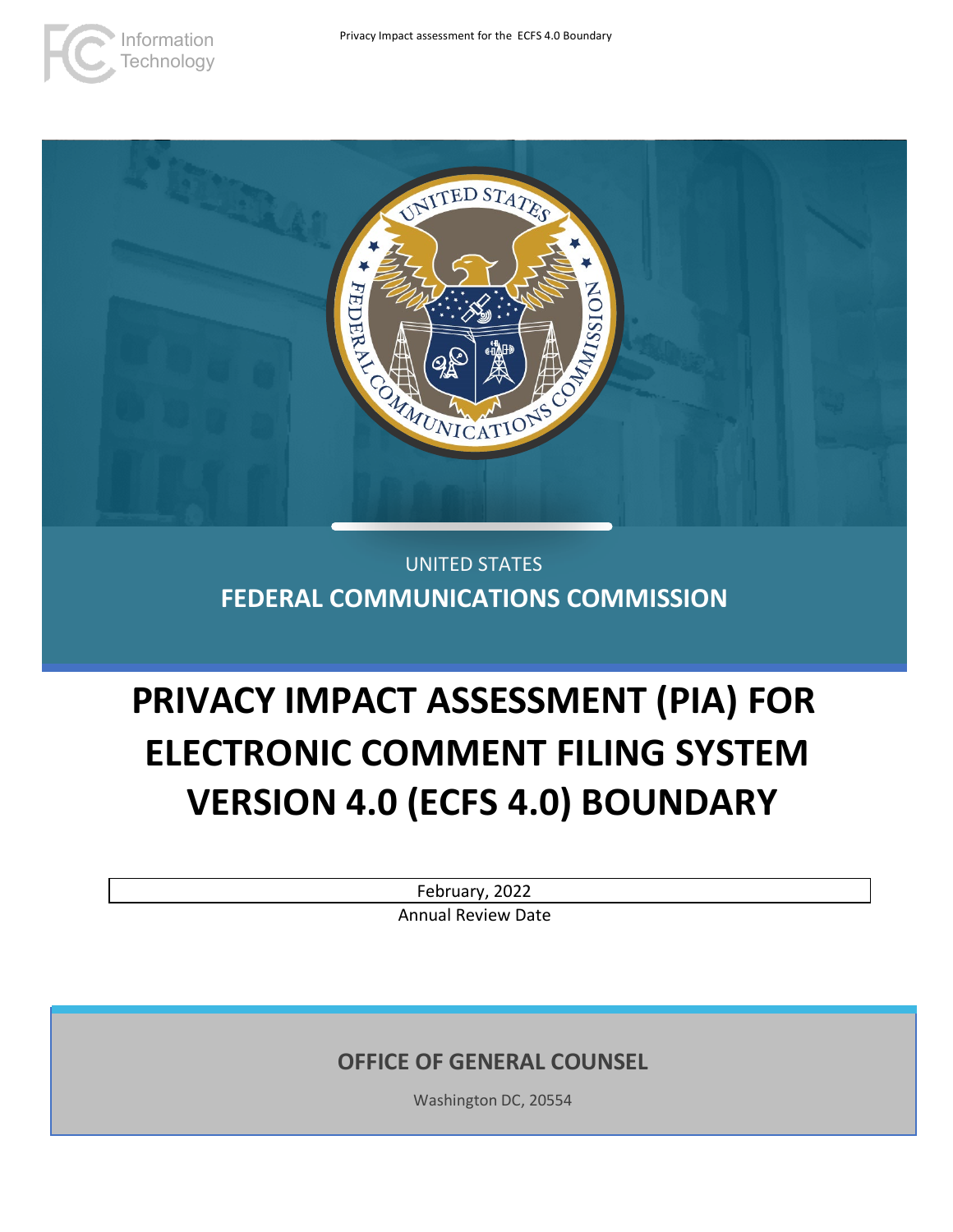# **Next Review Cycle: February, 2023**

# **Record of Approval**

| <b>Document Approval</b>                            |      |                                                  |  |  |  |
|-----------------------------------------------------|------|--------------------------------------------------|--|--|--|
| <b>Drafter Name: Alexander Egorov</b>               |      | <b>Bureau/Office: OMD</b>                        |  |  |  |
| <b>SAOP Approval</b>                                |      |                                                  |  |  |  |
| <b>Printed Name: Linda Oliver</b>                   |      | <b>Acting Senior Agency Official for Privacy</b> |  |  |  |
| Signature:                                          | Date |                                                  |  |  |  |
| Linda L. Oliver Digitally signed by Linda L. Oliver |      |                                                  |  |  |  |

# **Record of Approval**

| <b>Date</b> | <b>Description</b>                              | <b>Author</b>  |
|-------------|-------------------------------------------------|----------------|
| 02/15/2022  | Validation of information - System Owner        | Marlene Dortch |
| 01/28/2022  | Validation of completeness - IT Compliance Lead | Liem Nguyen    |
|             |                                                 |                |
|             |                                                 |                |
|             |                                                 |                |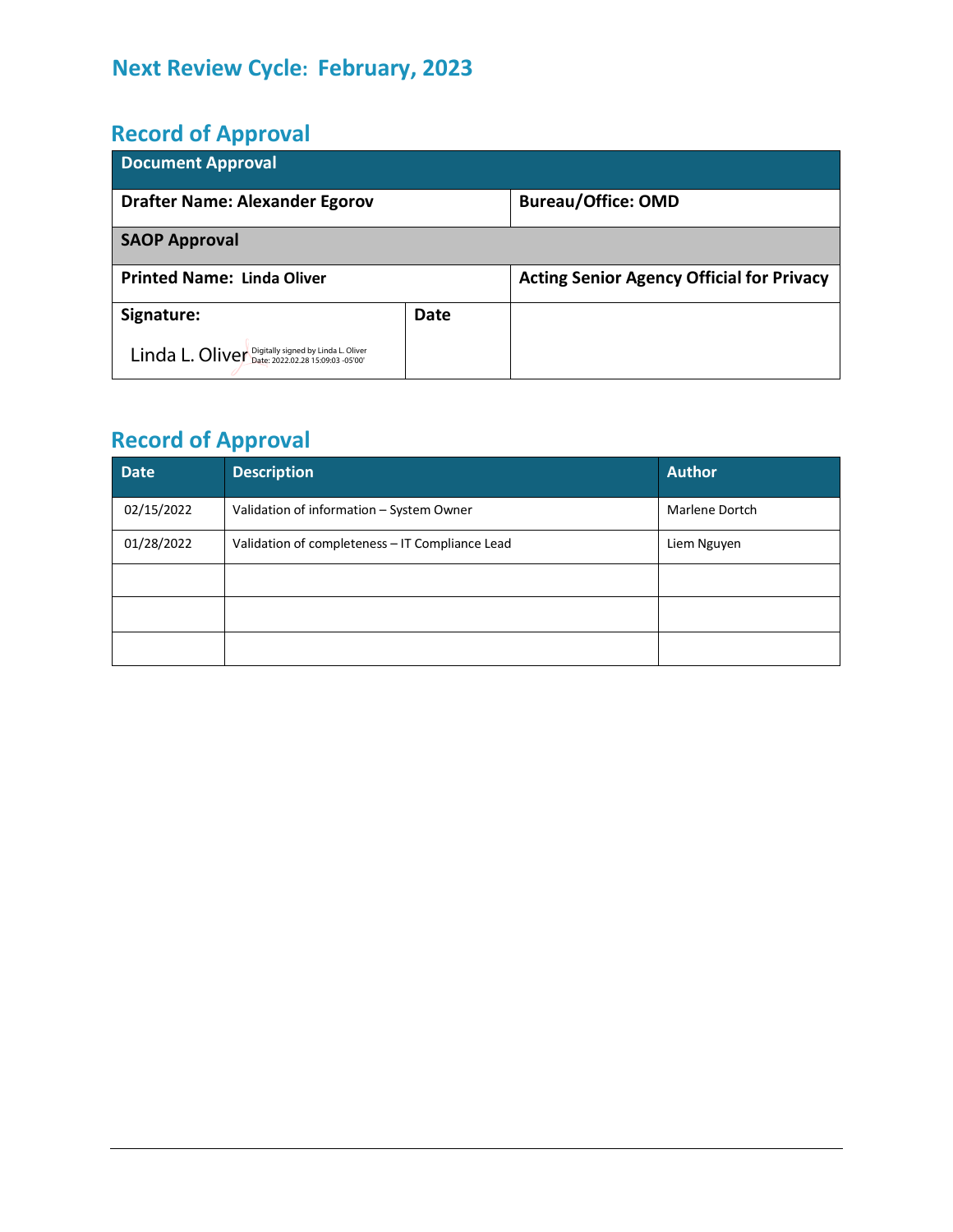# **Revision History**

| <b>Date</b> | <b>Description</b>               | <b>Name</b>      |
|-------------|----------------------------------|------------------|
| 1/25/2022   | <b>Original Document Created</b> | Alexander Egorov |
|             |                                  |                  |
|             |                                  |                  |
|             |                                  |                  |
|             |                                  |                  |
|             |                                  |                  |
|             |                                  |                  |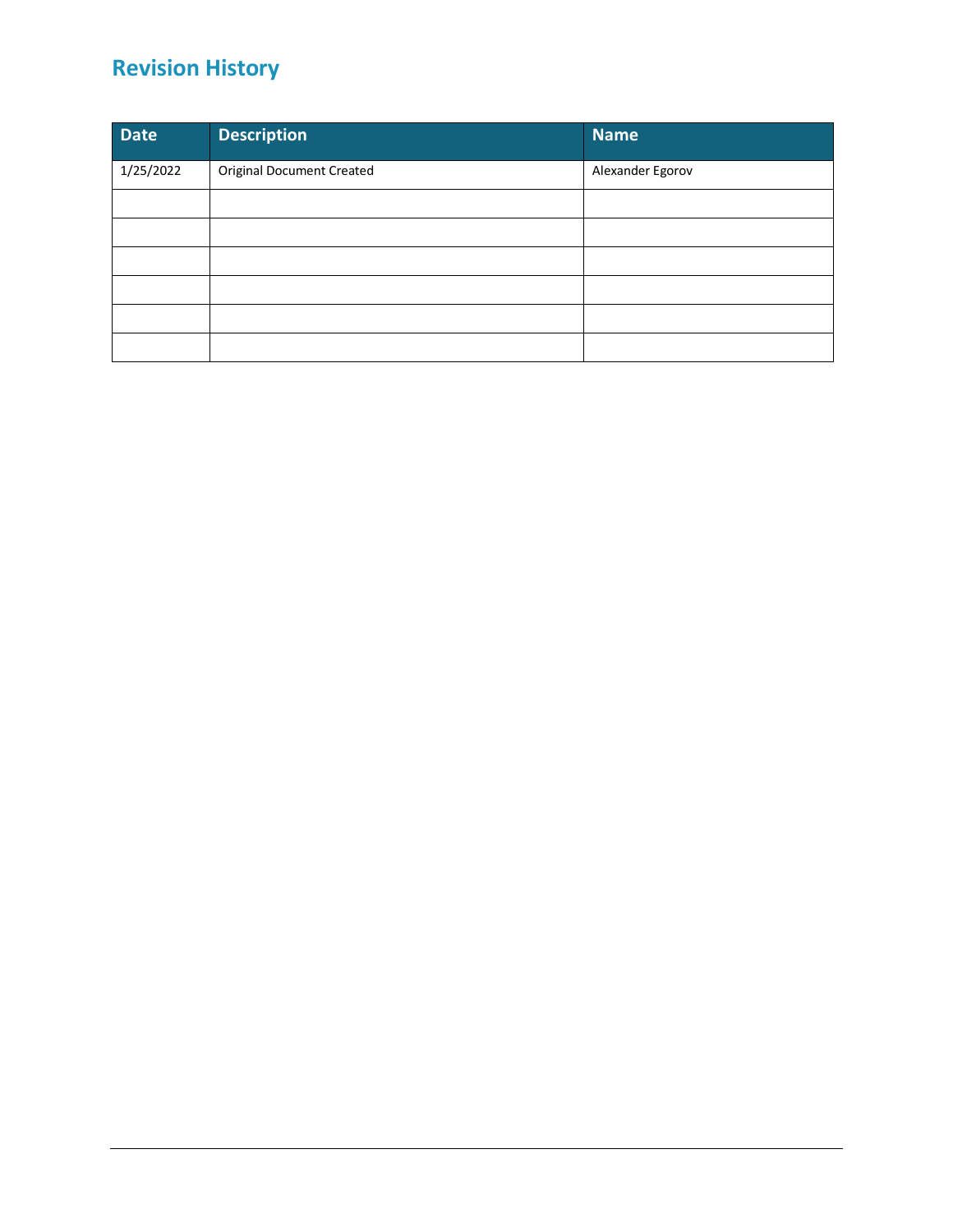# **ECFS 4.0 System Boundary**

# **1.1.** Introduction

Section 208 of the E-Government Act of 20021 requires agencies to conduct a **Privacy Impact Assessment (PIA)** whenever they procure or develop an information technology system that will collect, maintain, or disseminate information about individual people. The PIA must document how the system will use information it collects about individuals and, unless it contains classified or sensitive information, it must be made available to the public. The PIA was intended to be a tool for agencies to protect personal information throughout a technology system's life cycle. The Office of Management and Budget (OMB) has commented: "*In general, PIAs are required to be performed and updated as necessary where a system change creates new privacy risks.*"2

The FCC is subject to the requirements of the E-Government Act and is committed to identifying and addressing privacy risks whenever it develops or makes changes to its information systems. The questions below explore important privacy issues identified in the Act and in later guidance by the Office of Management and Budget (OMB) and the National Institute of Standards and Technology (NIST). A longer discussion of the FCC's PIA policies can be found in Chapter 9 of the FCC's Privacy Act Manual (FCC Inst. 1113.1).

System owners, in collaboration with the Information System Security Officers (ISSOs) should complete the **Initial Privacy Assessment (IPA)** prior to filling out the PIA. The FCC Senior Agency Official for Privacy (SAOP) uses the IPA to determine whether a system will collect the kind of information that would make it subject to the requirements of Section 208, including a PIA. A PIA should not be completed until an IPA is completed and the SAOP makes a determination.

If you have any questions, please contact the Privacy Team at privacy@fcc.gov.

 $1$  44 U.S.C. § 3501 note.

<sup>2</sup> OMB Memorandum No. M-03-22 (Sep. 26, 2003), https://www.whitehouse.gov/sites/whitehouse.gov/files/omb/memoranda/2003/m03\_22.pdf.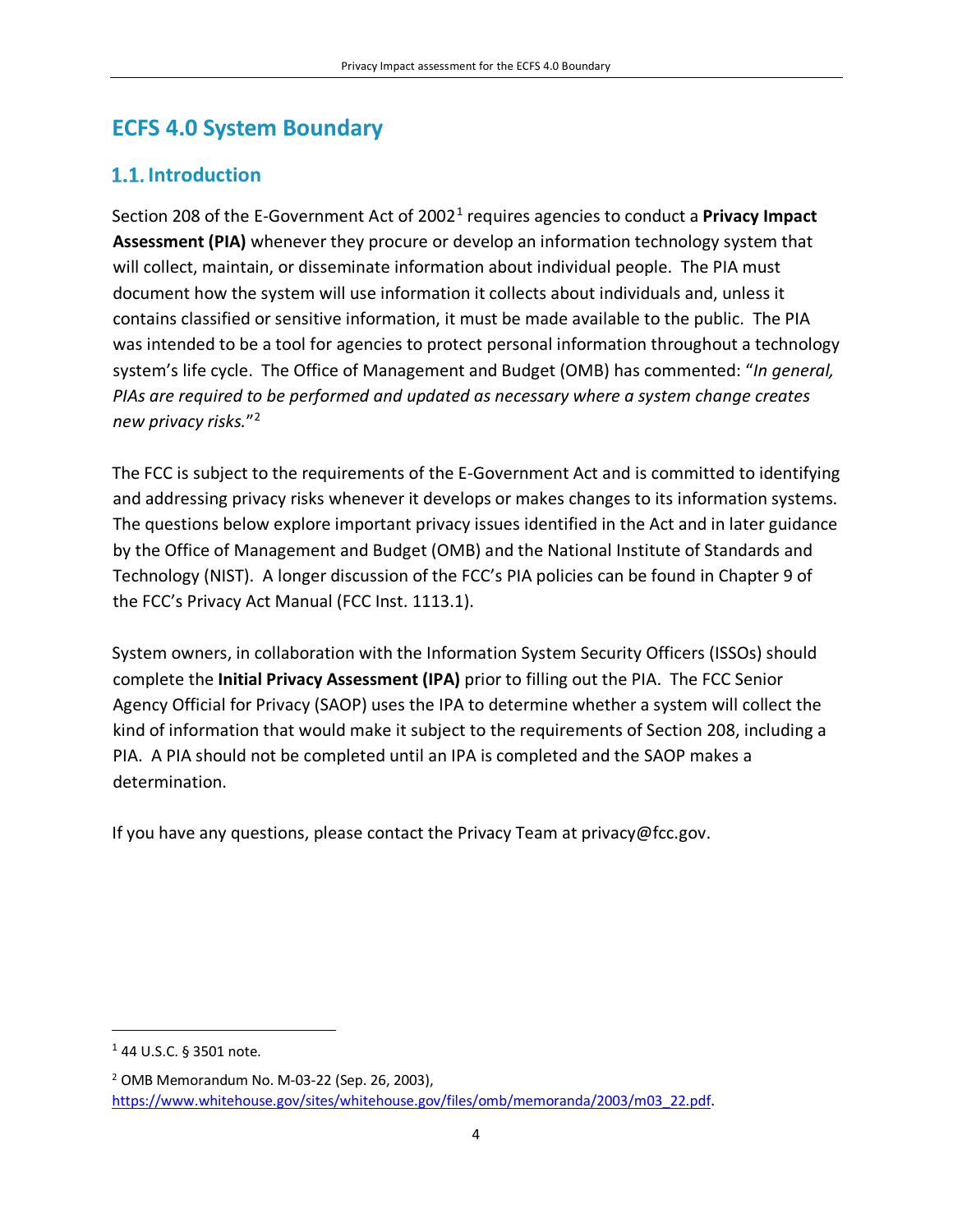# **Authority To Operate (ATO) Boundary Overview**

For each IT system that resides within the ATO Boundary, please use the table below to provide the system name, a brief description of the what the system does, whether it contains Personally Identifiable Information (PII) and a brief description of the PII (if applicable), the applicable System of Records Notice, the legal authorities to collect and maintain the PII, and whether the PII is shared with other systems (internal or external).

Please copy the table as necessary to complete the information for each system within the boundary.

#### **INFORMATION ABOUT THE SYSTEM**

#### **NAME OF THE SYSTEM**

ELECTRONIC COMMENT FILING SYSTEM VERSION 4.0 (ECFS 4.0)

#### **NAME OF BUREAU**

Office of Managing Director (OMD)

#### **DOES THE SYSTEM CONTAIN PII?**

Yes. The PII in the system is available publicly through the Search for Filings feature of the system, using any search criteria.

#### **PLEASE PROVIDE A BRIEF DESCRIPTION OF THE PII (IF APPLICABLE)**

Full name, home address, phone numbers, work phone numbers, email address, work email address.

The FCC collects, maintains, or processes a variety of information on ECFS depending on the needs and purposes of the bureaus and offices across the enterprise. Given the broad use of ECFS for Commission proceedings, rulemakings, and other interactions with the public, the system could conceivably include any type of PII; therefore, it is not possible to list with certainty every PII data element that users could potentially share with the system. While ECFS 4.0 requests only the data elements identified in the table, the system requires users to acknowledge and consent to any information they submit via ECFS being made public.

**IN WHAT SYSTEM OF RECORDS (SORN) IS THE INFORMATION CONTAINED (IF APPLICABLE)?** FCC/CGB-2; 71 Fed. Reg. 17233

**WHAT ARE THE LEGAL AUTHORITIES FOR THE COLLECTION OF THIS PII?**

44 U.S.C. 36; 47 U.S.C. 151 and 154

**DOES THE SYSTEM LEVERAGE THE FCC'S ACCOUNTING FOR DISCLOSURE CONTROL (ACCESS TO THE INFORMATION)?**

Yes. The Privacy Team keeps an accurate accounting of disclosures of information.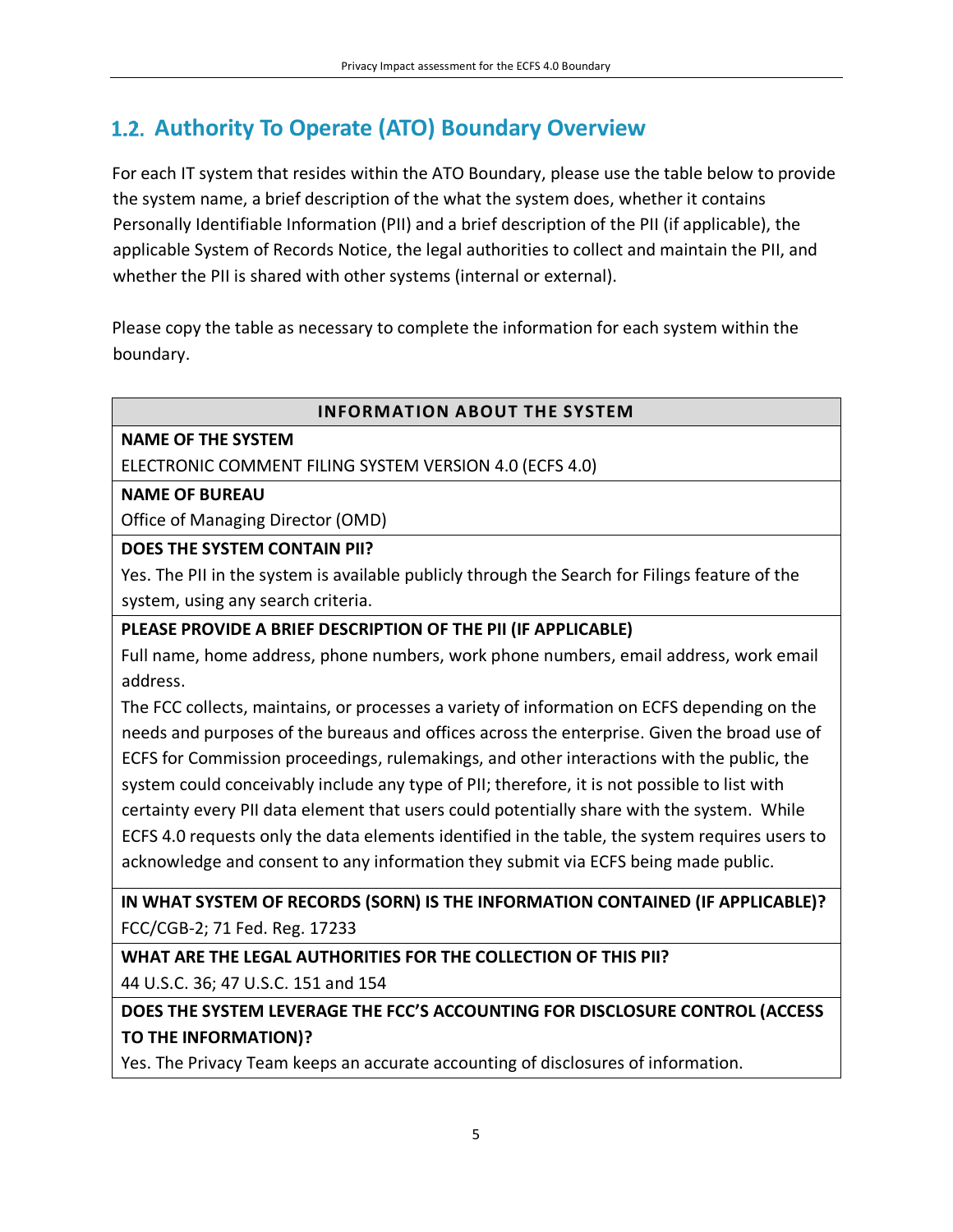#### **DOES THIS SYSTEM SHARE THE PII WITH OTHER SYSTEMS?**

Yes. Enterprise File Service (EFS).

#### **INFORMATION ABOUT THE SYSTEM**

#### **NAME OF THE SYSTEM**

Enterprise File Service (EFS)

#### **NAME OF BUREAU**

Office of Managing Director (OMD)

#### **DOES THE SYSTEM CONTAIN PII?**

Yes. Any PII in the system is available publicly through the Search for Filings feature of the ECFS system, using any search criteria.

#### **PLEASE PROVIDE A BRIEF DESCRIPTION OF THE PII (IF APPLICABLE)**

The FCC collects, maintains, or processes a variety of information on EFS depending on the needs and purposes of the bureaus and offices across the enterprise. Given the broad use of EFS for Commission proceedings, rulemakings, and other interactions with the public, the system could conceivably include any type of PII; therefore, it is not possible to list with certainty every PII data element that users could potentially share with the system. While EFS does not require any data elements, ECFS requires users to acknowledge and consent to any information they submit being made public.

**IN WHAT SYSTEM OF RECORDS (SORN) IS THE INFORMATION CONTAINED (IF APPLICABLE)?** FCC/CGB-2; 71 Fed. Reg. 17233

**WHAT ARE THE LEGAL AUTHORITIES FOR THE COLLECTION OF THIS PII?**

44 U.S.C. 36; 47 U.S.C. 151 and 154

**DOES THE SYSTEM LEVERAGE THE FCC'S ACCOUNTING FOR DISCLOSURE CONTROL (ACCESS TO THE INFORMATION)?**

Yes. The Privacy Team keeps an accurate accounting of disclosures of information.

**DOES THIS SYSTEM SHARE THE PII WITH OTHER SYSTEMS?**

Yes. ECFS.

#### **A. Is this a new ATO Boundary or an existing ATO Boundary?**

 $\boxtimes$  New Boundary

 $\Box$  Existing Boundary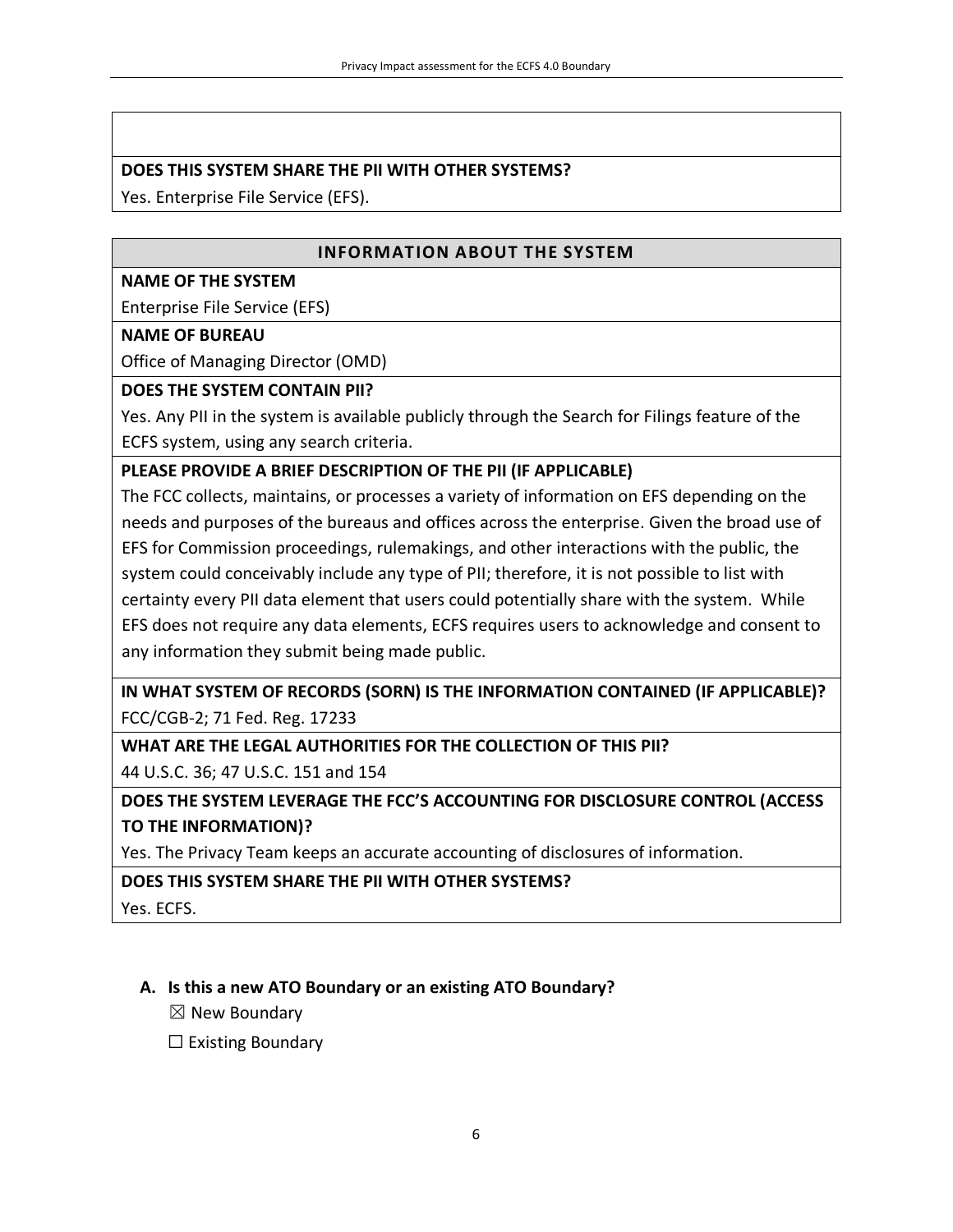# **B. If the ATO Boundary is/will consist of cloud-based computing system(s), <sup>3</sup> please check the box that best describes the service the FCC receives/will receive from the cloud computing provider:**

 $\Box$  The FCC uses provider-supported application/s on the provider's cloud network (Software as a Service or SaaS) [list applicable system(s)]

 $\Box$  The FCC has deployed application/s on the provider's cloud network and the provider supports the applications (Platform as a Service or PaaS) [list applicable system(s)]

 $\boxtimes$  The FCC has deployed its own application/s on the cloud network and controls how these application/s are configured and operate (Infrastructure as a Service or IaaS) Amazon Web Services

#### **C. If the IT systems in the ATO Boundary are in the cloud, are they FedRAMP certified?**

 $\boxtimes$  Yes, all the IT systems are FedRAMP certified  $\Box$  No, none, or only some, of the IT systems are FedRAMP certified

# **1.3 Collection of Data**

### **A. Please explain why it is necessary to collect PII to carry out the purpose of each of the system(s) that maintain PII within this Boundary.**

In order to comply with the requirements of the Communications Act of 1934, as well as various statutes and regulations, the FCC offers multiple avenues through which the public can be involved in its decision-making process and can inform the FCC of concerns regarding compliance with FCC rules and requirements. Collecting and maintaining these types of information allows the FCC to be fully informed in decisionmaking, implementation, and enforcement endeavors. Such a system also allows staff access to documents and improves staff efficiency. Records in this system are available for public inspection. At a minimum, ECFS collects name and address for every comment filed by the public.

**B. For each system within this Boundary, will this PII be collected from individuals themselves, or from third parties? If collected from individuals themselves, link to the** 

<sup>3</sup> *See* NIST, *The NIST Definition of Cloud Computing*, Special Pub. No. 800-145 (Sep. 2011), https://csrc.nist.gov/publications/detail/sp/800-145/final.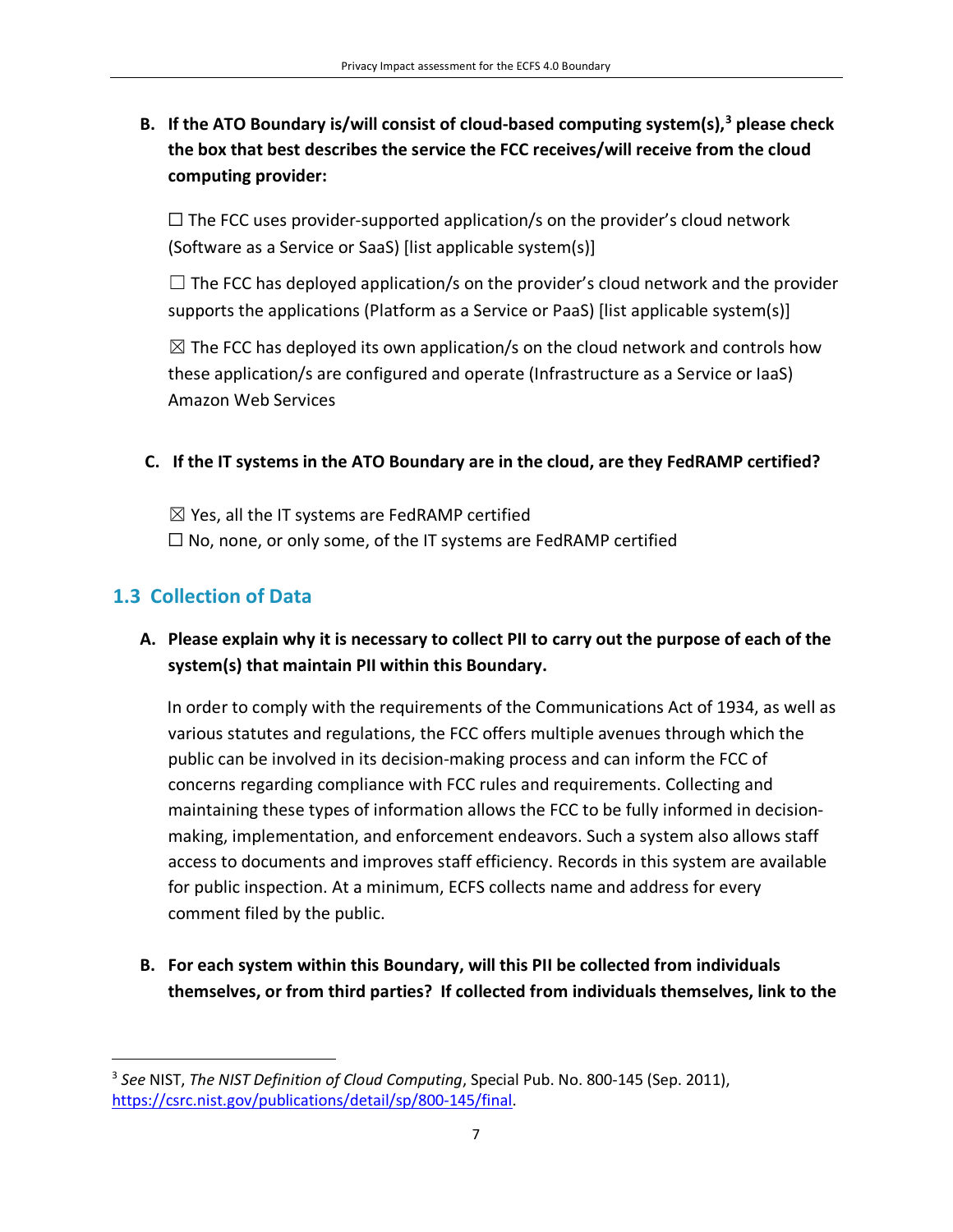# Privacy Act Statement<sup>4</sup> for each system that is included with the online or paper form **the system(s) use(s) to collect the PII.**

PII is collected directly from individuals who have filed comments related to FCC rulemakings and docketed proceedings or other matters arising under the Communications Act of 1934, as amended, and the Rehabilitation Act.

### **C. What steps is the FCC taking to limit the collection of PII to only that which is necessary?**

The ECFS 4.0 requires users to enter just the PII that is required for the application to perform.

Any user may submit many types of PII in connection with his/her/its comments, but the ECFS 4.0 application does not require users to provide any PII beyond the contact information data elements identified above.

Additionally, users must agree that the information they post will become public. Therefore users are discouraged from uploading any unneeded information. There are no check boxes or required fields for users to provide extra PII.

# **D. What steps will the FCC take to make sure this PII is accurate, complete, and up to date?**

Due to the nature of the system and the anticipated broad use of ECFS across the enterprise, it is the responsibility of the parties providing the data to ensure the completeness, accuracy, and currency of data at the time those data are submitted to the FCC.

# **1.4 Use of the Data**

**A. Please explain the data flow, including whether the PII will be ingested from, or shared with, another system. Are internal connections reflected in the Cyber Security Asset Management tool (CSAM)? Are Information Sharing Agreements (ISAs) in CSAM for external connections?**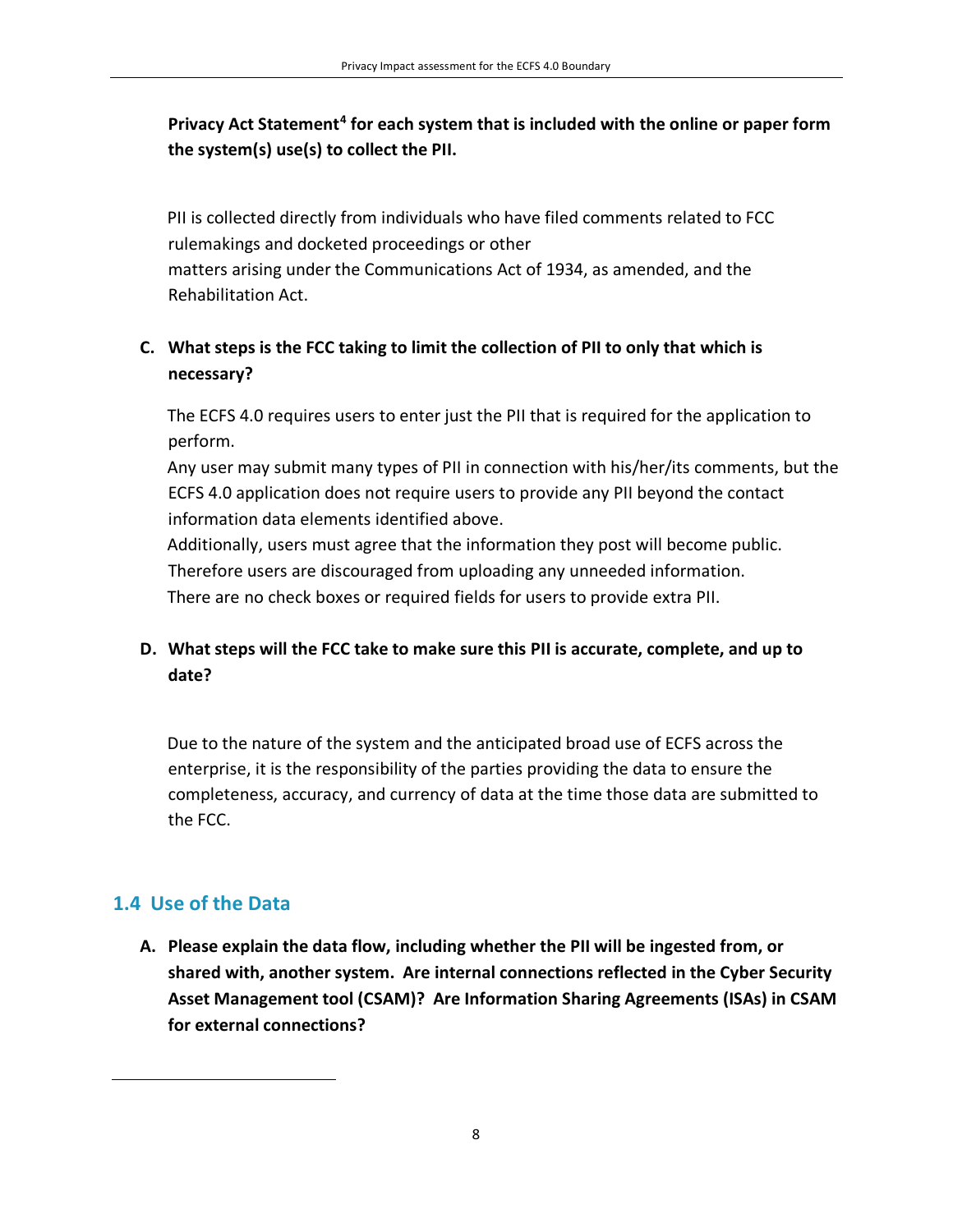Information, including PII, is collected directly from users who file comments in ECFS 4.0. The information, including PII, is shared with EFS, which ECFS utilizes for attachments: Users from the public upload file attachments, which are stored in EFS, and which can be downloaded from EFS by a user who searches in ECFS. The internal connection between ECFS and EFS is reflected in CSAM. ECFS 4.0 does not have any external connections or ISAs in place.

### **B. Will the information be shared with third parties as part of the operations of the information system (e.g., through an application programming interface or "API")?**

Unless specifically designated as confidential, material submitted to ECFS is open for public review.

#### **C. How long will the PII be retained and how will it be disposed of?**

Information in the system within this boundary is retained and destroyed in accordance with applicable FCC policies and procedures, as well as with the FCC records disposition schedule or General Records Schedules approved by the National Archives and Records Administration (NARA).

### **1.5 Data Security and Privacy**

#### **A. What are the system's ratings for confidentiality, integrity, and availability?**

| Confidentiality | $\_$ High | X Moderate   | Low   |
|-----------------|-----------|--------------|-------|
| Integrity       | High      | _X__Moderate | Low   |
| Availability    | High      | Moderate     | X Low |

### **B. Discuss the physical, administrative, and technical controls in place to protect the data in the system.**

The FCC protects its information resources with a dynamic set of security measures. Some of these measures (e.g., network firewalls, physical security) protect the entire FCC enterprise, while other measures (e.g., user access restrictions, encryption) are applied to specific information systems. Following the risk-based policy established in the Federal Information Modernization Act (FISMA), the FCC applies more security measures (also known as security "controls") to information systems that present higher operational risks. Consistent with this policy, the FCC applies specific security controls to systems that collect and process PII. A comprehensive list of the security and privacy